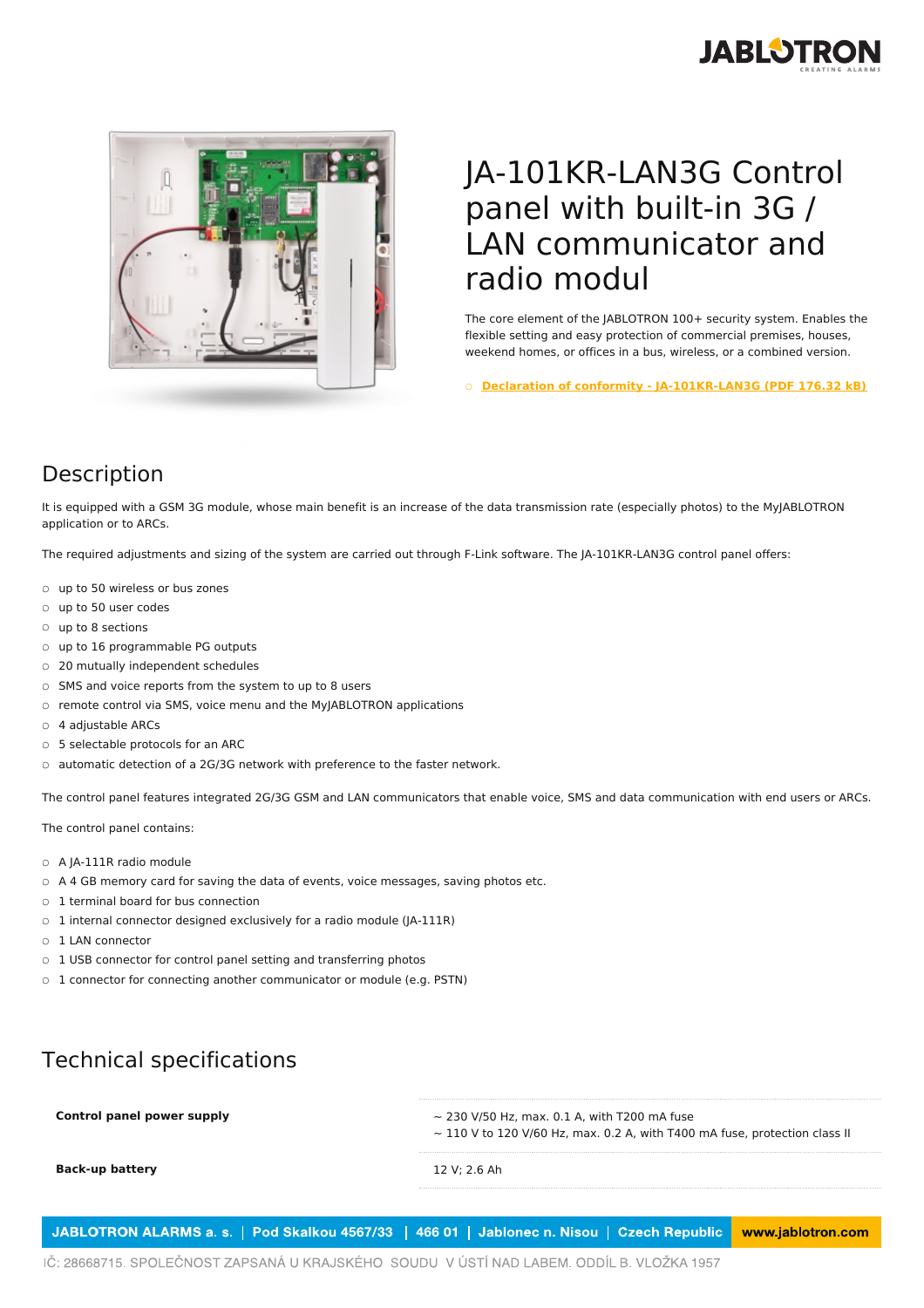

| <b>Maximum battery charging time</b>                | 72 h                                                                                                                                                                 |                                                |
|-----------------------------------------------------|----------------------------------------------------------------------------------------------------------------------------------------------------------------------|------------------------------------------------|
| <b>BUS voltage (red-black)</b>                      | 12.0 to 13.8 V                                                                                                                                                       |                                                |
| Max. continuous consumption from the control panel  | 400 mA permanently                                                                                                                                                   |                                                |
|                                                     | 1000 mA for 5 minutes                                                                                                                                                |                                                |
| Max. continuous consumption for backing up 12 hours | Without GSM communicator                                                                                                                                             | LAN - OFF - 123 mA<br>LAN - ON - 78 mA         |
|                                                     | With GSM communicator                                                                                                                                                | LAN - OFF - 103 mA<br>LAN - ON - 58 mA         |
| Max. continuous consumption for backing up 24 hours | Without GSM communicator                                                                                                                                             | LAN - OFF - 37 mA<br>LAN - ON - Not possible   |
|                                                     | With GSM communicator                                                                                                                                                | $LAN - OFF - 17 mA$<br>LAN - ON - Not possible |
| <b>Max. number of devices</b>                       | 50                                                                                                                                                                   |                                                |
| <b>LAN communicator</b>                             | Ethernet interface (LAN versions only)                                                                                                                               |                                                |
| <b>Dimensions</b>                                   | 258 x 214 x 77 mm                                                                                                                                                    |                                                |
| Weight                                              | 1250 g                                                                                                                                                               |                                                |
| <b>Reaction to invalid code entry</b>               | Alarm after 10 wrong code entries                                                                                                                                    |                                                |
| <b>Event history</b>                                | approx. 7 million latest events, incl. date and time                                                                                                                 |                                                |
| Power supply unit                                   | type A (EN 50131-6)<br>T 031 note: In case of a main power failure is the system backed up for 24<br>hours and at the same time is a failure report sent to the ARC. |                                                |
| <b>2G GSM communicator</b>                          | 850 / 900 / 1800 / 1900 MHz                                                                                                                                          |                                                |
| <b>3G GSM communicator</b>                          | 2100 MHz                                                                                                                                                             |                                                |
| <b>Environmental class</b>                          | class II, indoor general according to EN 50131-1                                                                                                                     |                                                |
| <b>Operational temperature range</b>                | -10 °C to +40 °C, relative humidity 75%                                                                                                                              |                                                |
| <b>Classification</b>                               | Security grade 2 according to EN 50131-1, EN 50131-3, EN 50131-6, EN<br>50131-10, EN 50131-5-3, EN 50136-1, EN 50136-2                                               |                                                |
| Operating frequency (with the JA-11xR module)       | 868.1 MHz                                                                                                                                                            |                                                |
| <b>Radio emissions</b>                              | ETSI EN 300 220-2 (module R), ETSI EN 301 419-1, ETSI EN 301 511 (GSM)                                                                                               |                                                |
| EMC                                                 | EN 50130-4 ed. 2, EN 55022 ed. 3, ETSI EN 301 489-7                                                                                                                  |                                                |
| <b>Safety</b>                                       | EN 60950-1                                                                                                                                                           |                                                |
| <b>Operational conditions</b>                       | ERC REC 70-03, ERC DEC (98) 20                                                                                                                                       |                                                |
| <b>Certification body</b>                           | TREZOR TEST: (JA-101K, JA-101K-LAN, JA-106K), ANPI: INCERT T014(A) (JA-<br>101K, JA-106K)                                                                            |                                                |

JABLOTRON ALARMS a. s. | Pod Skalkou 4567/33 | 466 01 | Jablonec n. Nisou | Czech Republic www.jablotron.com